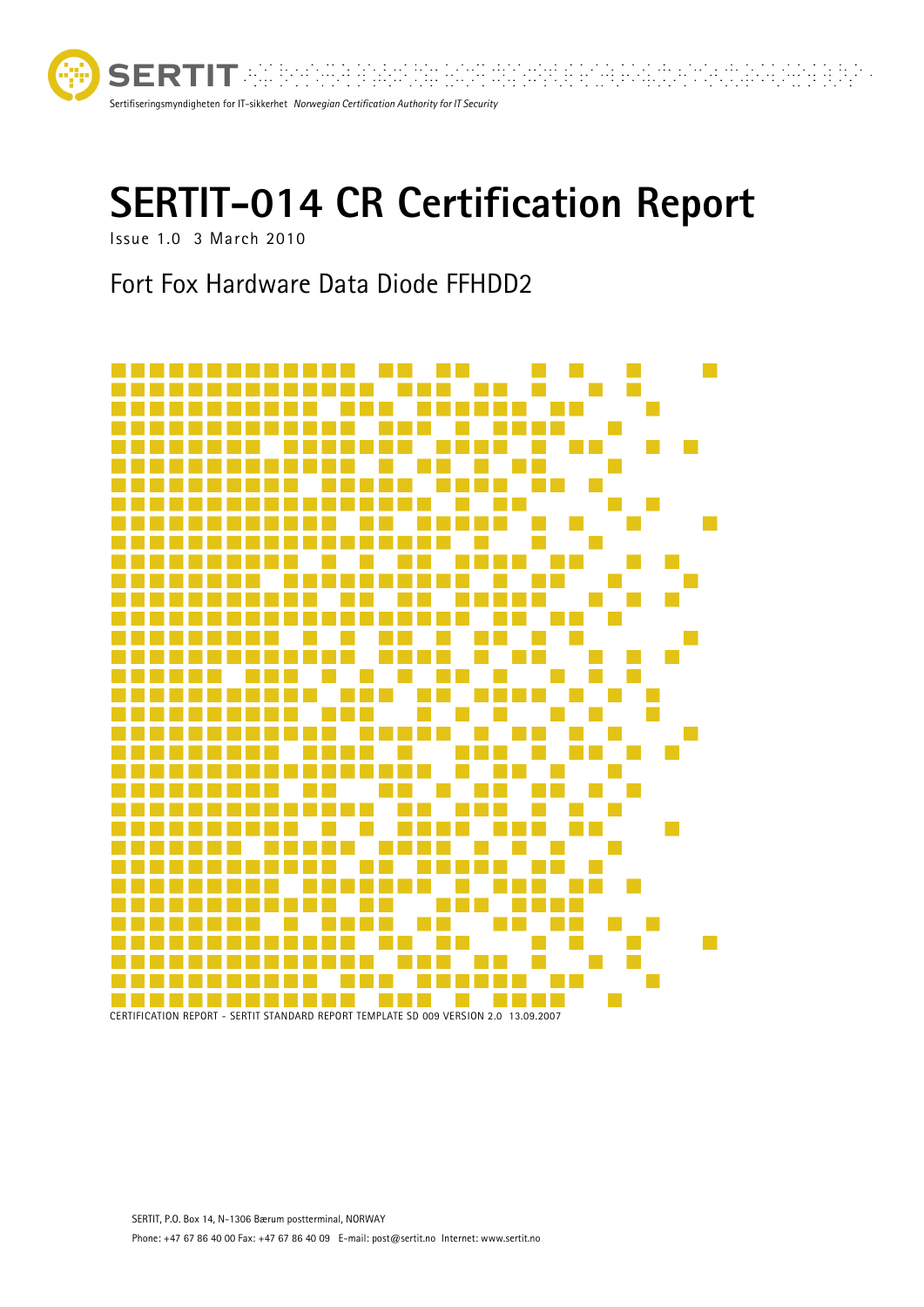ANG PALAMBANG BAAYAN PARANG BANG PANGHAL PARANG PANGHALANG PANG

#### **ARRANGEMENT ON THE RECOGNITION OF COMMON CRITERIA CERTIFICATES IN THE FIELD OF INFORMATION TECHNOLOGY SECURITY**

SERTIT, the Norwegian Certification Authority for IT Security, is a member of the above Arrangement and as such this confirms that the Common Criteria certificate has been issued by or under the authority of a Party to this Arrangement and is the Party's claim that the certificate has been issued in accordance with the terms of this Arrangement

The judgements contained in the certificate and Certification Report are those of SERTIT which issued it and the Norwegian evaluation facility (EVIT) which carried out the evaluation. There is no implication of acceptance by other Members of the Agreement Group of liability in respect of those judgements or for loss sustained as a result of reliance placed upon those judgements by a third party. [\*]

\* Mutual Recognition under the CC recognition arrangement applies to EAL 4 but not to AVA\_VAN.5 and ALC\_DVS.2.

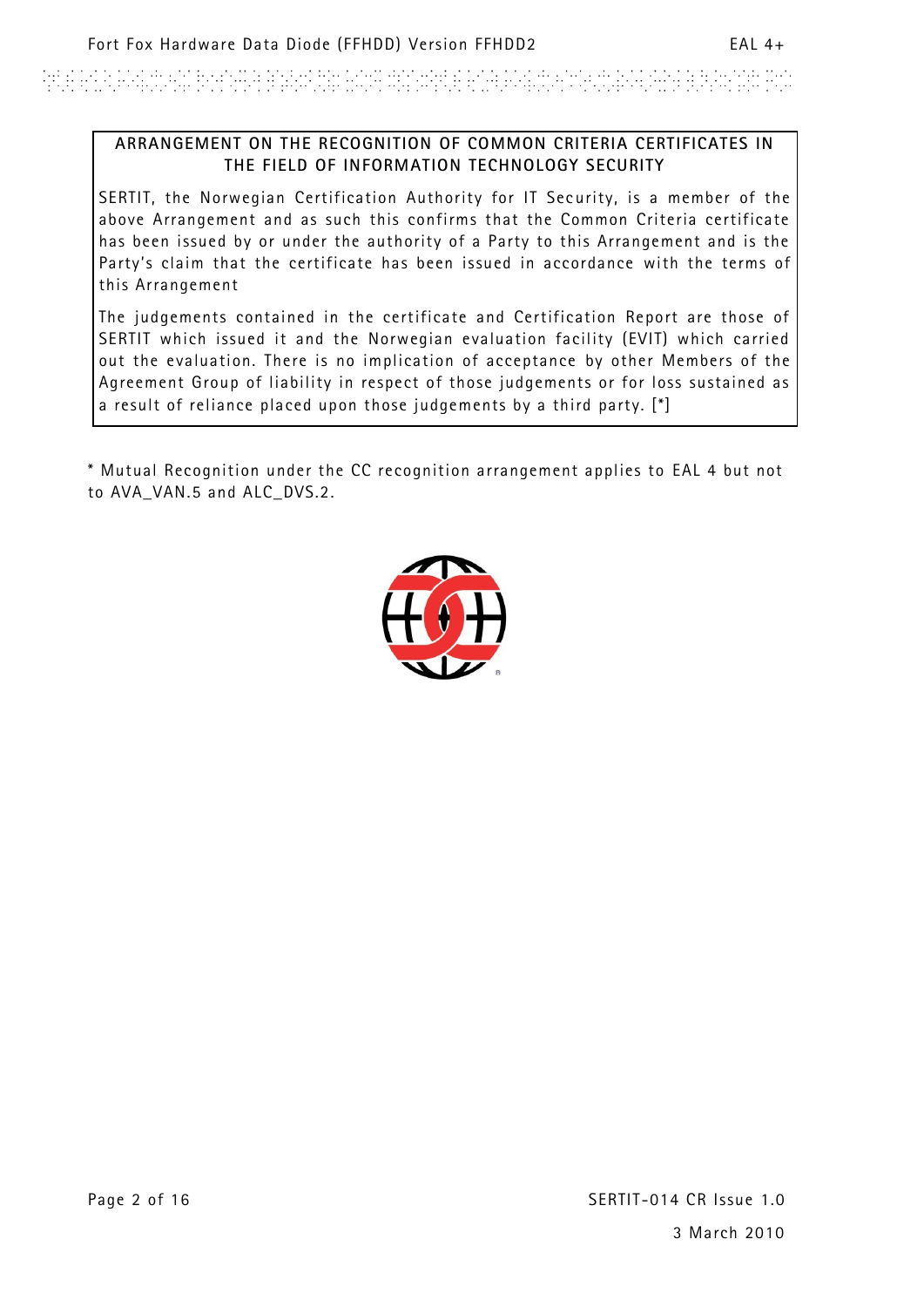# and an automatic product addition and dependent and automatic conductions of the second and an

#### **Contents**

| 1                              | <b>Certification Statement</b>                    | 5  |  |  |
|--------------------------------|---------------------------------------------------|----|--|--|
| 2                              | Abbreviations                                     | 6  |  |  |
| 3                              | References                                        | 7  |  |  |
| 4                              | <b>Executive Summary</b>                          | 8  |  |  |
| 4.1                            | Introduction                                      | 8  |  |  |
| 4.2                            | <b>Evaluated Product</b>                          | 8  |  |  |
| 4.3                            | TOE scope                                         | 8  |  |  |
| 4.4                            | Protection Profile Conformance                    | 8  |  |  |
| 4.5                            | Assurance Level                                   | 8  |  |  |
| 4.6                            | Security Policy                                   | 8  |  |  |
| 4.7                            | <b>Security Claims</b>                            | 9  |  |  |
| 4.8                            | <b>Threats Countered</b>                          | 9  |  |  |
| 4.9                            | Threats Countered by the TOE's environment        | 9  |  |  |
| 4.10                           | Threats and Attacks not Countered                 | 9  |  |  |
| 4.11                           | <b>Environmental Assumptions and Dependencies</b> | 9  |  |  |
| 4.12                           | IT Security Objectives                            | 9  |  |  |
| 4.13                           | <b>Non-IT Security Objectives</b>                 | 9  |  |  |
| 4.14                           | <b>Security Functional Requirements</b>           | 9  |  |  |
|                                | 4.15 Security Function Policy                     | 10 |  |  |
|                                | 4.16 Evaluation Conduct                           | 10 |  |  |
|                                | 4.17 General Points                               | 10 |  |  |
| 5                              | <b>Evaluation Findings</b>                        | 11 |  |  |
| 5.1                            | Introduction                                      | 12 |  |  |
| 5.2                            | Delivery                                          | 12 |  |  |
| 5.3                            | Installation and Guidance Documentation           | 12 |  |  |
| 5.4                            | Misuse                                            | 12 |  |  |
| 5.5                            | <b>Vulnerability Analysis</b>                     | 12 |  |  |
| 5.6                            | Developer's Tests                                 | 12 |  |  |
| 5.7                            | <b>Evaluators' Tests</b>                          | 13 |  |  |
| 6                              | <b>Evaluation Outcome</b>                         | 13 |  |  |
| 6.1                            | <b>Certification Result</b>                       | 13 |  |  |
| 6.2                            | Recommendations                                   | 13 |  |  |
|                                | Annex A: Evaluated Configuration                  | 15 |  |  |
|                                | <b>TOE Identification</b>                         | 15 |  |  |
| <b>TOE Documentation</b><br>15 |                                                   |    |  |  |
| <b>TOE Configuration</b><br>16 |                                                   |    |  |  |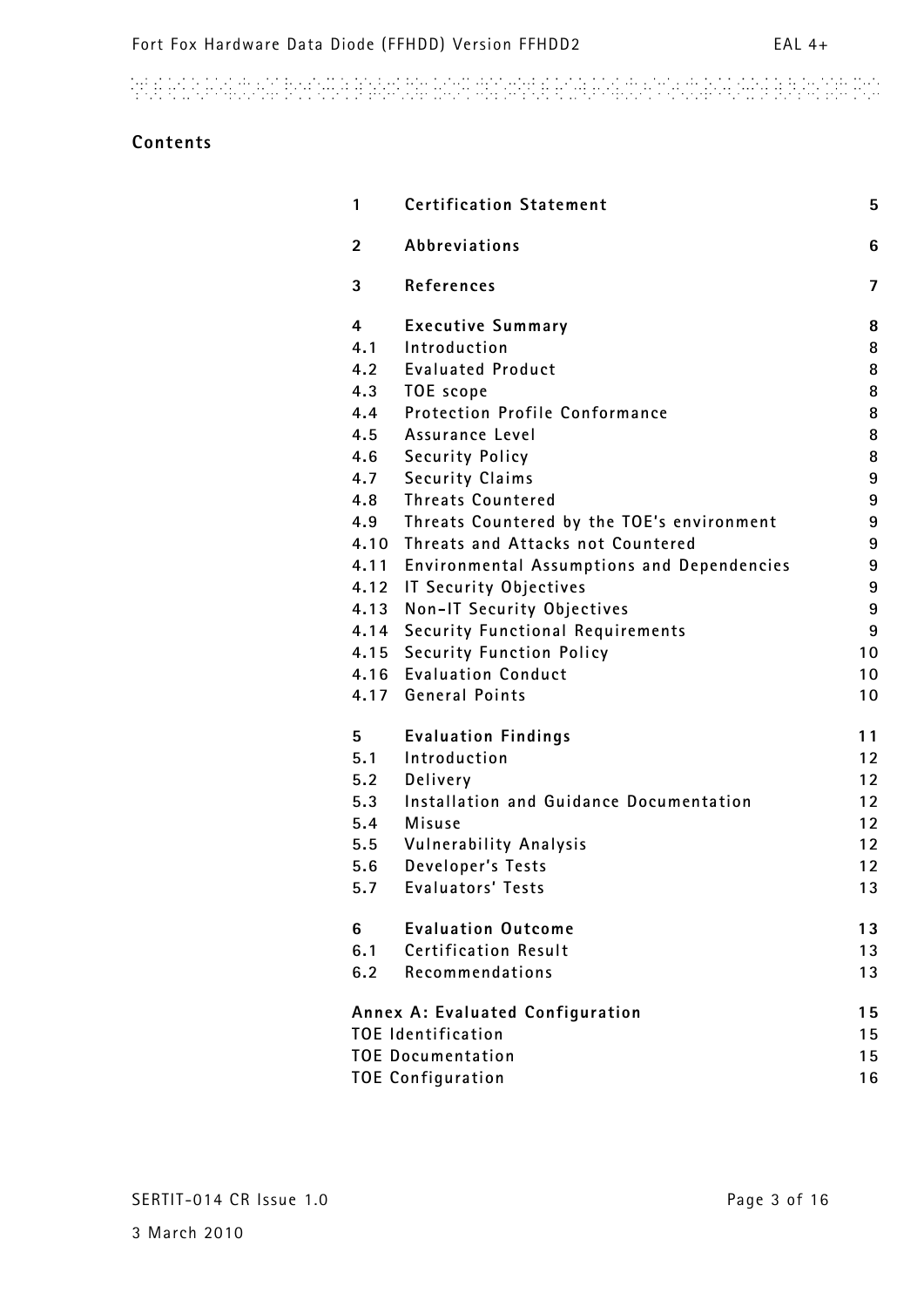#### Fort Fox Hardware Data Diode (FFHDD) Version FFHDD2 EAL 4+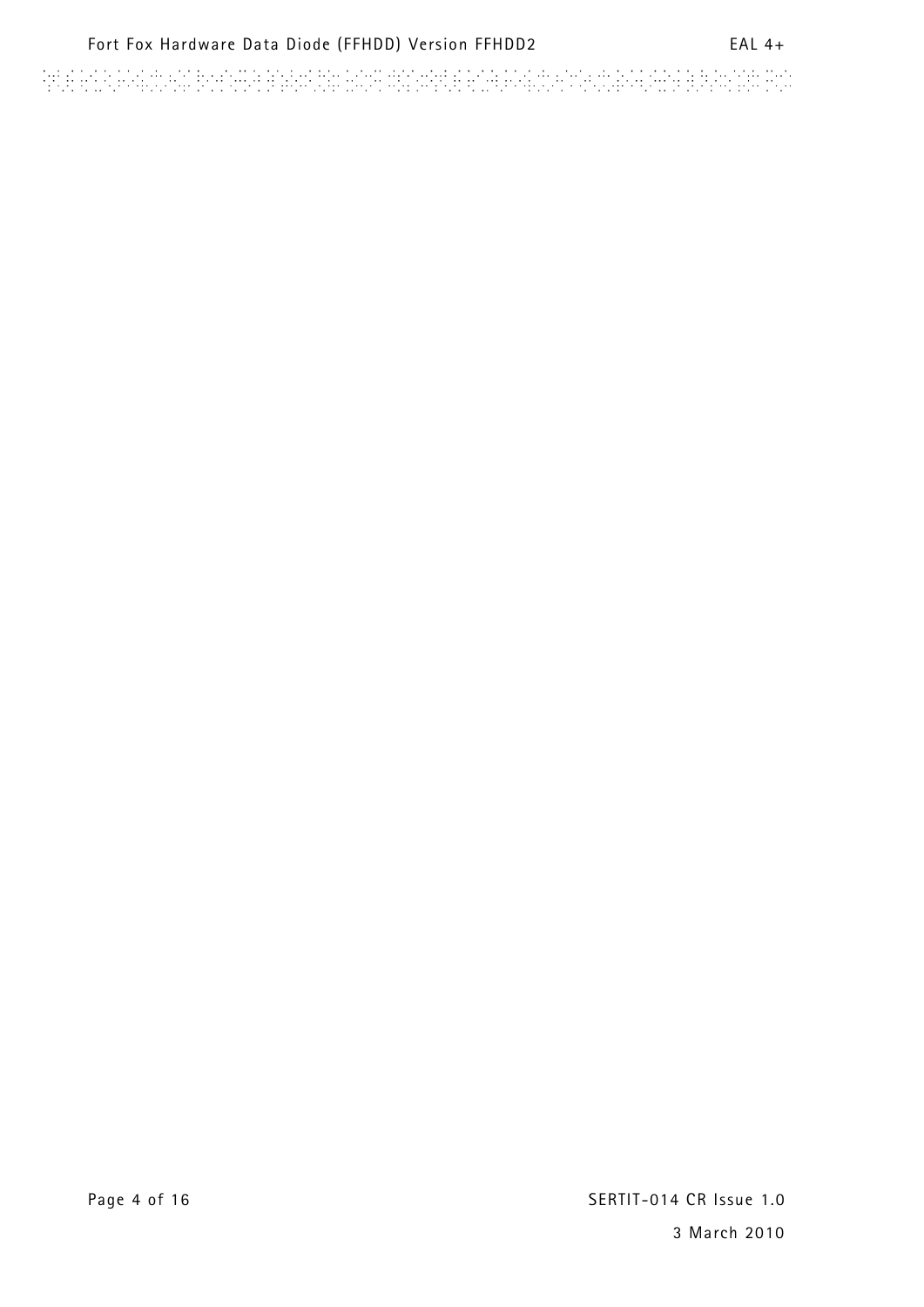ARE AN AGAIN AN BHANA ANA ANN AN AN AN AN AN AGAIN AN NAISEACH AN AIR AIR AN AN

#### **1 Certification Statement**

Fox-IT BV Fort Fox Hardware Data Diode (FFHDD) is a unidirectional network allowing data to travel only in one direction.

Fort Fox Hardware Data Diode (FFHDD) version FFHDD2 has been evaluated under the terms of the Norwegian Certification Scheme for IT Security and has met the Common Criteria Part 3 augmented requirements of Evaluation Assurance Level EAL 4+ (AVA\_VAN.5 and ALC\_DVS.2) for the specified Common Criteria Part 2 conformant functionality in the specified environment as described in Annex A.

| Author            | Kjartan Jæger Kvassnes |  |
|-------------------|------------------------|--|
|                   | Certifier              |  |
| Quality Assurance | Lars Borgos            |  |
|                   | Quality Assurance      |  |
| Approved          | Kjell W. Bergan        |  |
|                   | Head of SERTIT         |  |
| Date approved     | 3 March 2010           |  |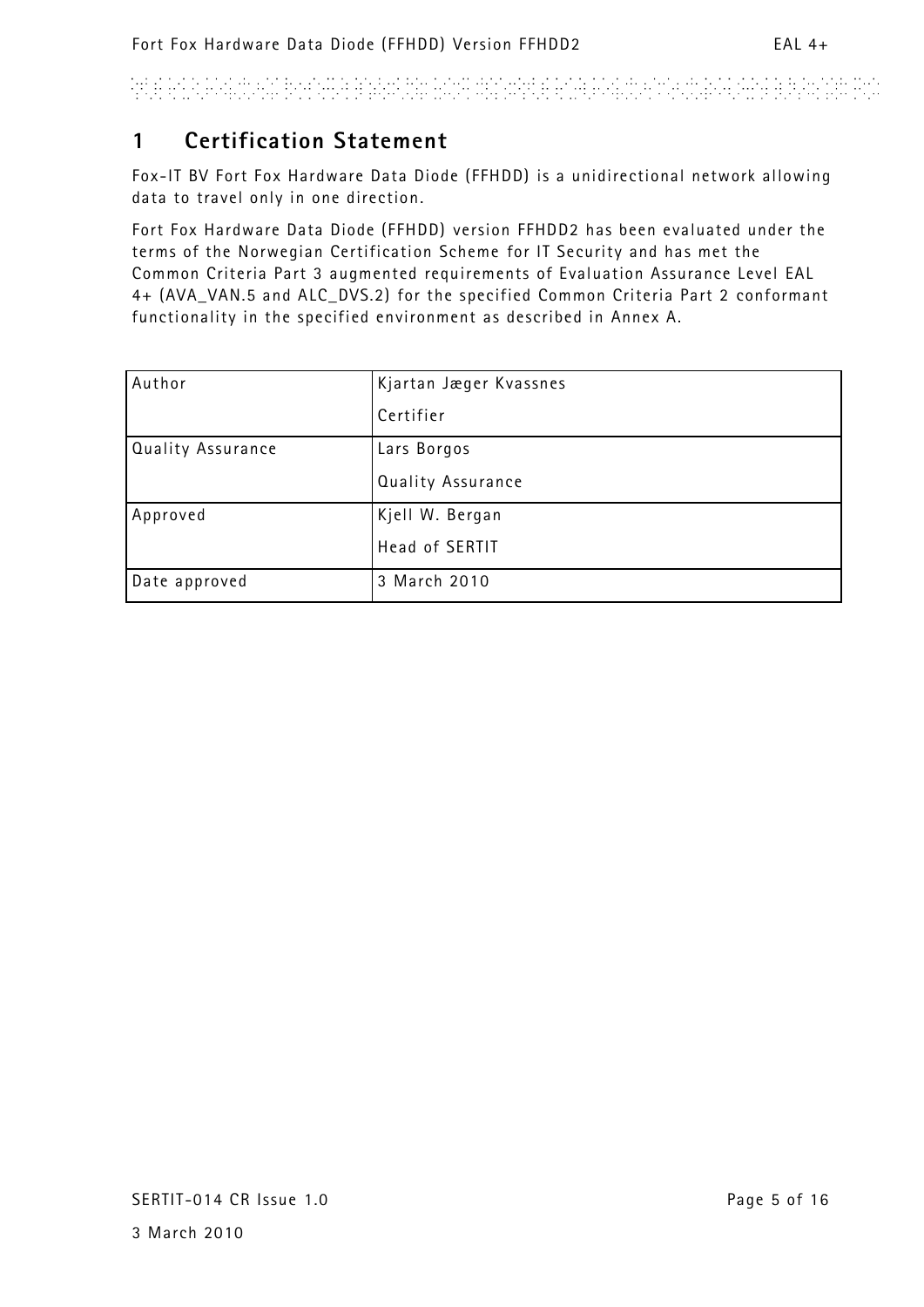## **2 Abbreviations**

| cc            | Common Criteria for Information Technology Security Evaluation                                                    |
|---------------|-------------------------------------------------------------------------------------------------------------------|
| CCRA          | Arrangement on the Recognition of Common Criteria Certificates in the<br>Field of Information Technology Security |
| <b>CEM</b>    | Common Methodology for Information Technology Security Evaluation                                                 |
| FFHDD         | Fort Fox Hardware Data Diode                                                                                      |
| EAL           | Evaluation Assurance Level                                                                                        |
| EOR           | Evaluation Observation Report                                                                                     |
| <b>ETR</b>    | <b>Evaluation Technical Report</b>                                                                                |
| EVIT/ITSEF    | Evaluation Facility under the Norwegian Certification Scheme for IT<br>Security                                   |
| <b>EWP</b>    | Evaluation Work Plan                                                                                              |
| 0SP           | Organisational Security Policy                                                                                    |
| 0SI           | Open System Interconnection                                                                                       |
| <b>POC</b>    | Point of Contact                                                                                                  |
| QP            | Qualified Participant                                                                                             |
| <b>SERTIT</b> | Norwegian Certification Authority for IT Security                                                                 |
| <b>SPM</b>    | Security Policy Model                                                                                             |
| <b>ST</b>     | Security Target                                                                                                   |
| <b>TOE</b>    | Target of Evaluation                                                                                              |
| <b>TSF</b>    | <b>TOE Security Functions</b>                                                                                     |
| <b>TSFI</b>   | TSF interfaces                                                                                                    |
| <b>TSP</b>    | <b>TOE Security Policy</b>                                                                                        |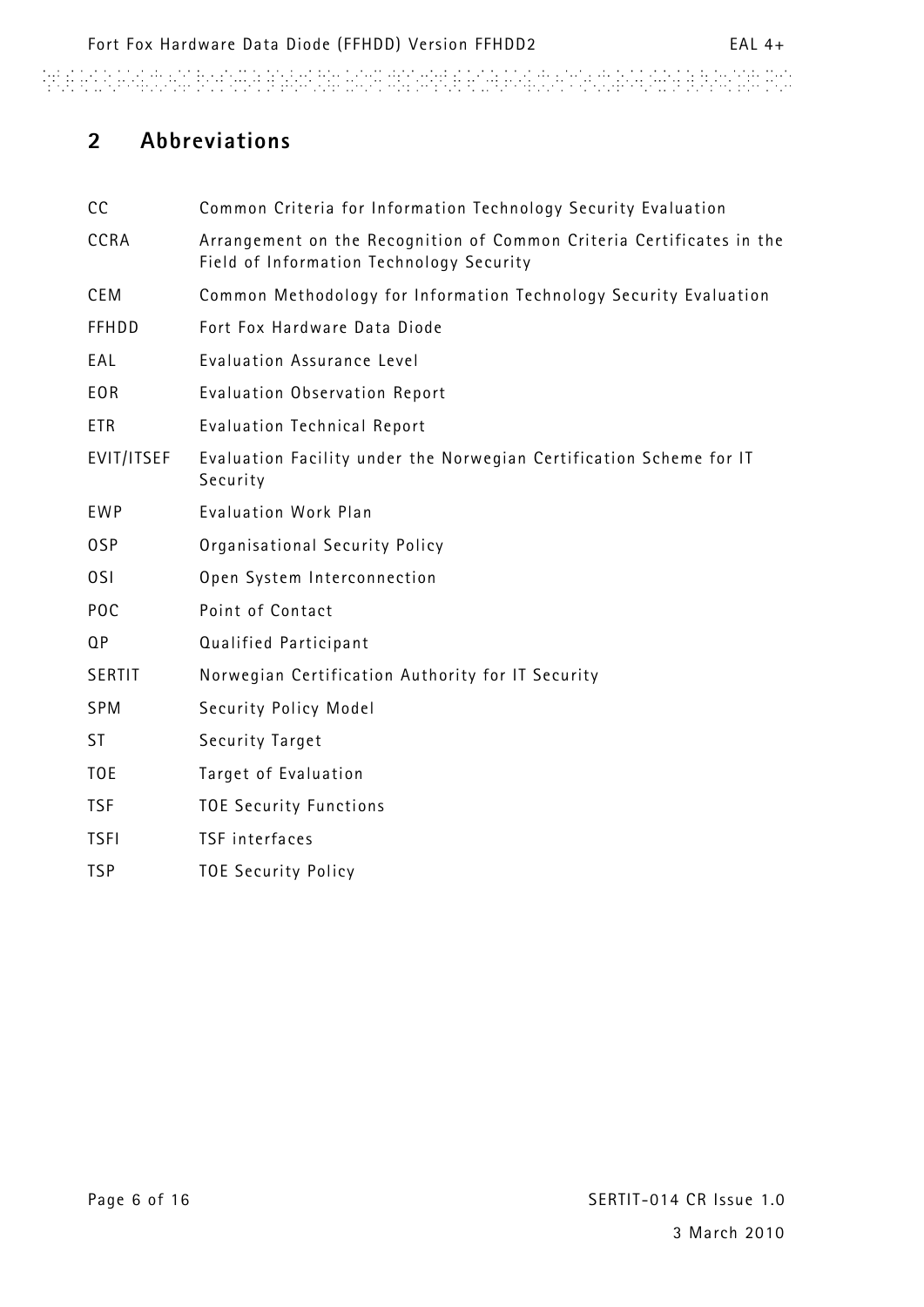ARE ANN AN INNEN ROMAN AN AN INDIA IN THE ANNOUNCE ON THE SALE an a bheilte.<br>Tagairtí

#### **3 References**

- <span id="page-6-0"></span>[1] Security Target, Fox-IT BV, Fort Fox Hardware Data Diode security target, version 1.07 public, January 29, 2009 .
- <span id="page-6-2"></span>[2] Common Criteria Part 1, CCMB-2009-07-001, Version 3.1, July 2009.
- <span id="page-6-3"></span>[3] Common Criteria Part 2, CCMB-2009-07-002, Version 3.1, July 2009.
- <span id="page-6-1"></span>[4] Common Criteria Part 3, CCMB-2009-07-003, Version 3.1, July 2009.
- <span id="page-6-4"></span>[5] The Norwegian Certification Scheme, SD001E, Version 7.0, 28 March 2008.
- <span id="page-6-5"></span>[6] Common Methodology for Information Technology Security Evaluation, Evaluation Methodology, CCMB-2009-07-004, Version 3.1, July 2009.
- <span id="page-6-6"></span>[7] Evaluation Technical Report Common Criteria EAL4+ Evaluation of Fort Fox Hardware Data Diode FFHDD2, 20100128, ed. 3.0 .
- <span id="page-6-7"></span>[8] Fox-IT BV, FFHDD, Delivery Procedure, Preparative Procedure and Operational User Guidance, CC EAL4+, Version 1.04, May 7, 2009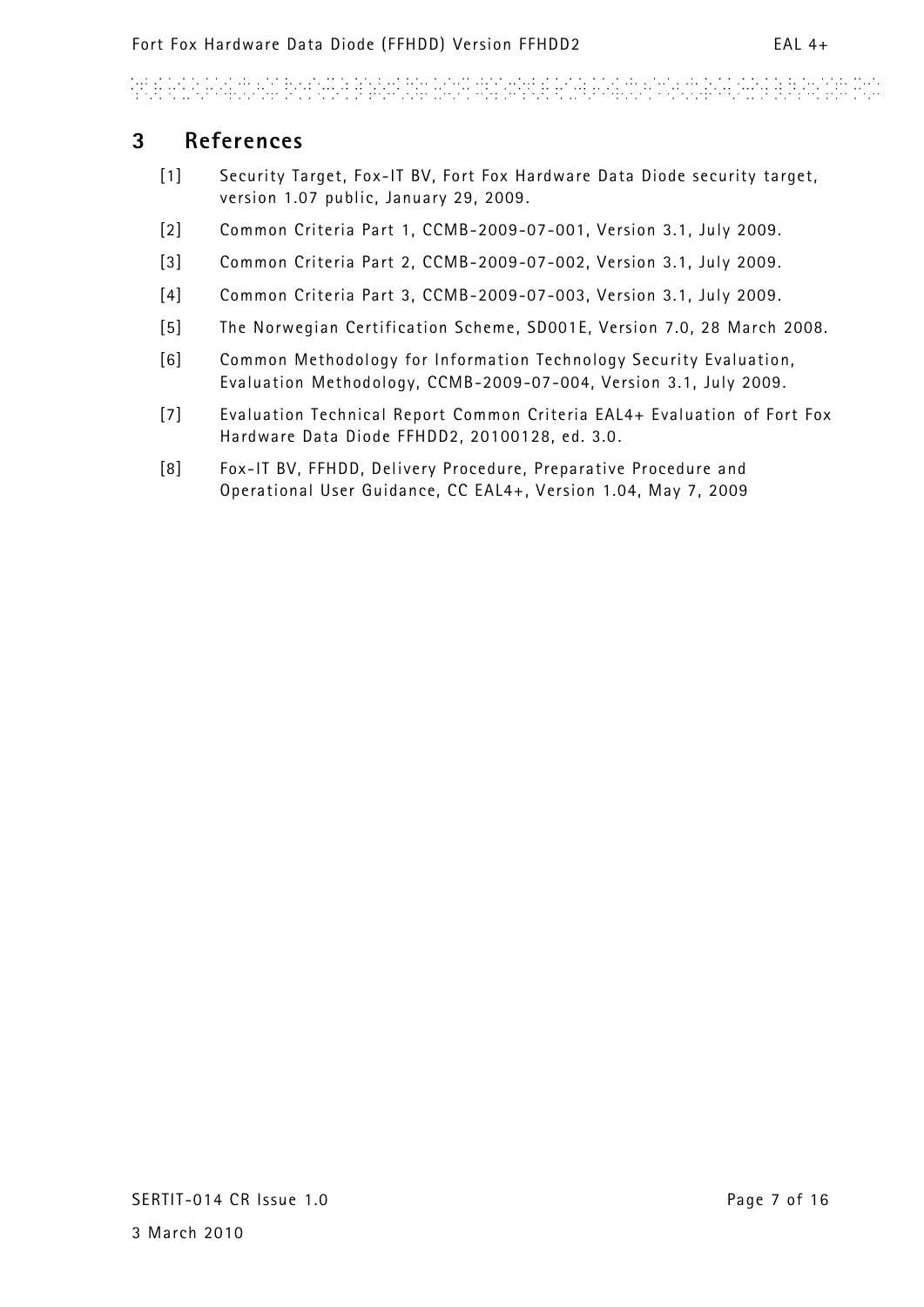ANDER EIN FRAGTSTANDE FRAGTSTADT IN DER STATISTISCHE EINE FRAGTSTADT IN DER STATISTISCHE FRAGTSTADT FRAGTSTADT

## **4 Executive Summary**

#### **4.1 Introduction**

This Certification Report states the outcome of the Common Criteria security evaluation of Fort Fox Hardware Data Diode (FFHDD) version FFHDD2 to the Sponsor, Fox-IT BV, and is intended to assist prospective consumers when judging the suitability of the IT security of the product for their particular requirements.

Prospective consumers are advised to read this report in conjunction with the Security Targe[t\[1\]](#page-6-0) which specifies the functional, environmental and assurance evaluation requirements.

#### **4.2 Evaluated Product**

The version of the product evaluated was Fort Fox Hardware Data Diode (FFHDD), version FFHDD2.

This product is also described in this report as the Target of Evaluation (TOE). The developer was Fox-IT BV.

The TOE is the Fort Fox Hardware Data Diode (FFHDD). The TOE allows data to travel only in one direction. The intention of is to let information be transferred optically from a low security classified network (Low Security Level) to a higher security classified network (High Security Level), without compromising the confidentiality of the information on the High Security Level.

Details of the evaluated configuration, including the TOE's supporting guidance documentation, are given in Annex A.

#### **4.3 TOE scope**

The scope of the TOE is described in the S[T\[1\],](#page-6-0) chapter 1.4.

#### **4.4 Protection Profile Conformance**

The Security Targe[t\[1\]](#page-6-0) did not claim conformance to any protection profile.

#### **4.5 Assurance Level**

The Security Targe[t\[1\]](#page-6-0) specified the assurance requirements for the evaluation. The assurance incorporated predefined evaluation assurance level EAL 4 augmented with AVA\_VAN.5 and ALC\_DVS.2. Common Criteria Part [3\[4\]](#page-6-1) describes the scale of assurance given by predefined assurance levels EAL1 to EAL7. An overview of CC is given in CC Part [1\[2\].](#page-6-2)

#### **4.6 Security Policy**

There are no Organizational Security Policies or rules with which the TOE must comply.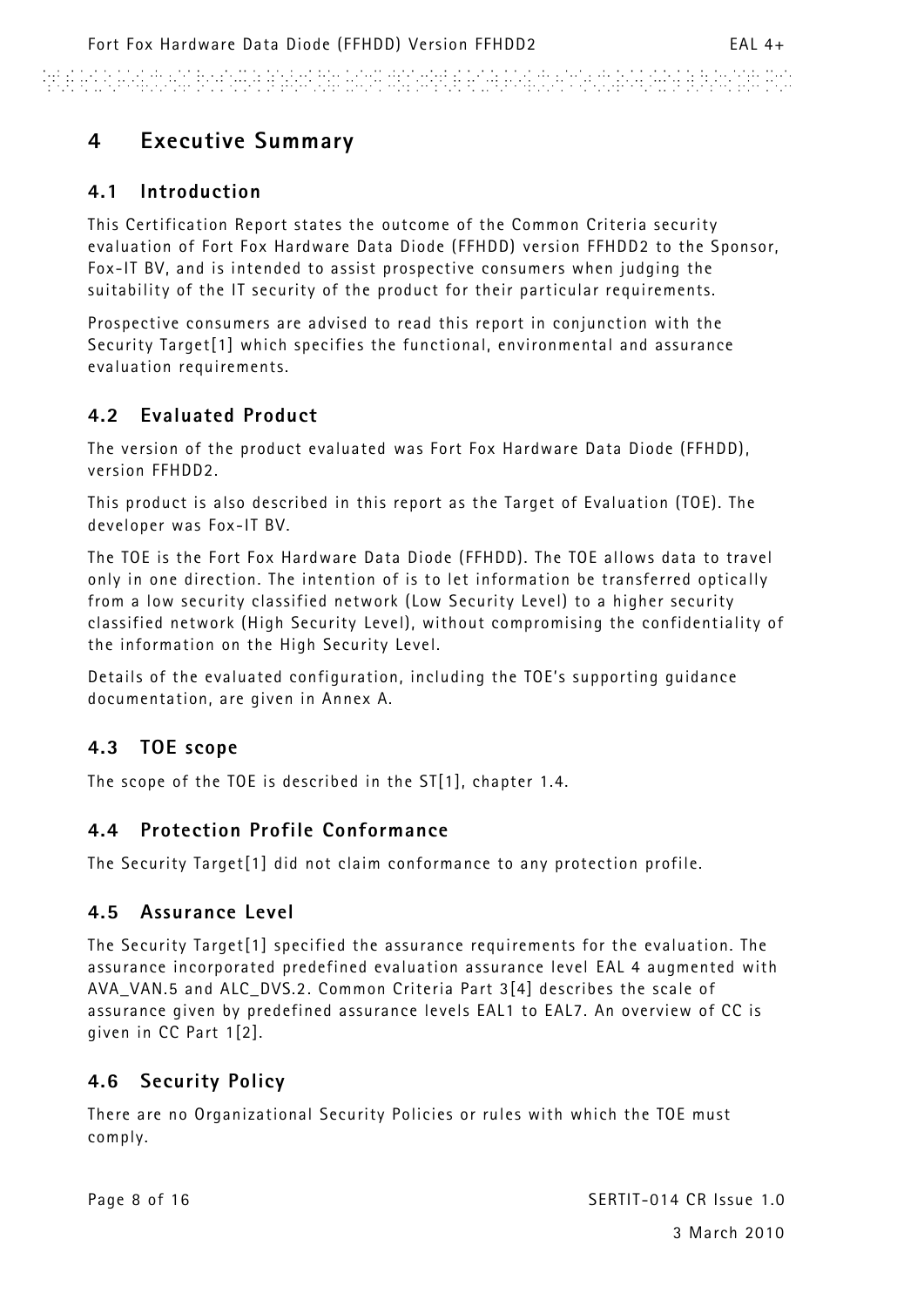#### Andel de San Anders de Marie de Marie de la composició de la composició de la composició de la composició<br>Antiga de San Andel de Marie de Marie de Marie de Marie de Marie de Marie de Marie de Marie de Marie de Marie an di seria banya

#### **4.7 Security Claims**

The Security Targe[t\[1\]](#page-6-0) fully specifies the TOE's security objectives, the threats, OSP's and assumptions which these objectives meet and security functional requirements and security functions to elaborate the objectives. All of the SFR's are taken from CC Part [2\[3\];](#page-6-3) use of this standard facilitates comparison with other evaluated products.

#### **4.8 Threats Countered**

A user or process on the High Security Level network that accidentally or deliberately breaches the confidentiality of some High Security Level information by transmitting data through the TOE to the Low Security Level network.

#### **4.9 Threats Countered by the TOE's environment**

There are no threats countered by the TOE's environment.

#### **4.10 Threats and Attacks not Countered**

No threats or attacks that are not countered are described.

#### **4.11 Environmental Assumptions and Dependencies**

The following assumptions are assumed to exist in the environment:

- **The intended operation environment shall store and operate the TOE in** accordance with the requirements of the High Security Level side.
- **The TOE** is the only method of interconnecting the Low Security Level network and High Security Level network.

#### **4.12 IT Security Objectives**

 The information on the High Security Level side destination is kept confidential from the Low Security Level source.

#### **4.13 Non-IT Security Objectives**

- The intended operation environment shall be capable of storing and operating the TOE in accordance with the requirements of the High Security Level side.
- **The TOE** is the only method of interconnecting the Low Security Level network and High Security Level network.

#### **4.14 Security Functional Requirements**

The TOE provides security functions to satisfy the following Security Functional Requirements (SFRs):

- Complete Information Flow Control FDP\_IFC.2
- **Simple Security Attributes FDP\_IFF.1**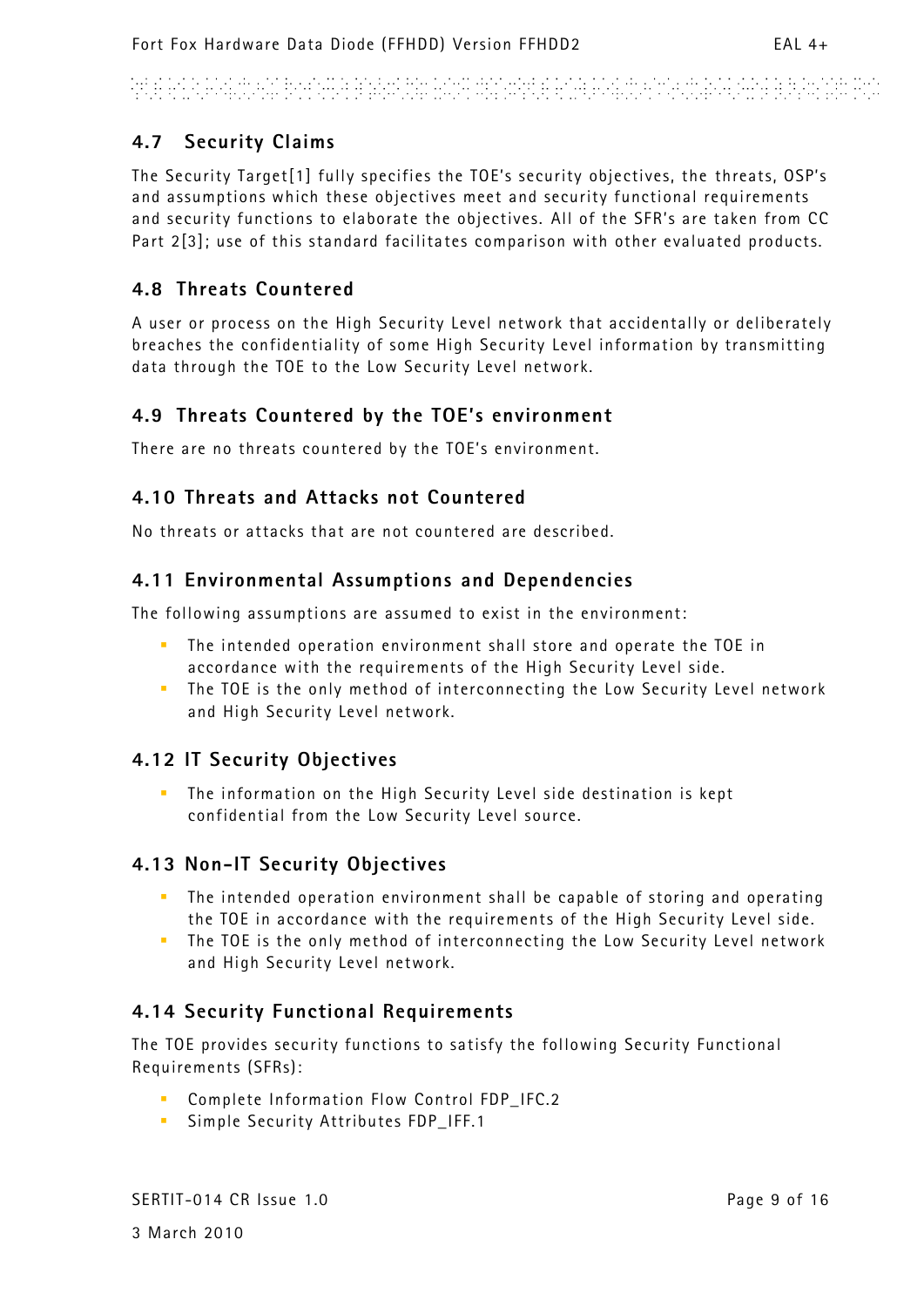Antara a tanàna dia mandritra da taona ao amin'ny faritr'i Nord-America ao amin'ny faritr'i Antara amin'ny far

#### **4.15 Security Function Policy**

The TOE's information flow security function policy is defined in FDP\_IFC.2 and FDP\_IFF.1.

#### **4.16 Evaluation Conduct**

The evaluation was carried out in accordance with the requirements of the Norwegian Certification Scheme for IT Security as described in SERTIT Document SD001E [\[5\].](#page-6-4) The Scheme is managed by the Norwegian Certification Authority for IT Security (SERTIT). As stated on page 2 of this Certification Report, SERTIT is a member of the Arrangement on the Recognition of Common Criteria Certificates in the Field of Information Technology Security (CCRA), and the evaluation was conducted in accordance with the terms of this Arrangement.

The purpose of the evaluation was to provide assurance about the effectiveness of the TOE in meeting its Security Targe[t\[1\],](#page-6-0) which prospective consumers are advised to read. To ensure that the Security Targe[t\[1\]](#page-6-0) gave an appropriate baseline for a CC evaluation, it was first itself evaluated. The TOE was then evaluated against this baseline. Both parts of the evaluation were performed in accordance with CC Part [3\[4\]](#page-6-1) and the Common Evaluation Methodology (CEM[\)\[6\].](#page-6-5)

SERTIT monitored the evaluation which was carried out by the Brightsight BV Commercial Evaluation Facility (CLEF/EVIT). The evaluation was completed when the EVIT submitted the final Evaluation Technical Report (ETR[\)\[7\]](#page-6-6) to SERTIT in 20100128. SERTIT then produced this Certification Report.

#### **4.17 General Points**

The evaluation addressed the security functionality claimed in the Security Target [\[1\]](#page-6-0) with reference to the assumed operating environment specified by the Security Targe[t\[1\].](#page-6-0) The evaluated configuration was that specified in Annex A. Prospective consumers are advised to check that this matches their identified requirements and give due consideration to the recommendations and caveats of this report.

Certification does not guarantee that the IT product is free from security vulnerabilities. This Certification Report and the belonging Certificate only reflect the view of SERTIT at the time of certification. It is furthermore the responsibility of users (both existing and prospective) to check whether any security vulnerabilities have been discovered since the date shown in this report. This Certification Report is not an endorsement of the IT product by SERTIT or any other organization that recognizes or gives effect to this Certification Report, and no warranty of the IT product by SERTIT or any other organization that recognizes or gives effect to this Certification Report is either expressed or implied.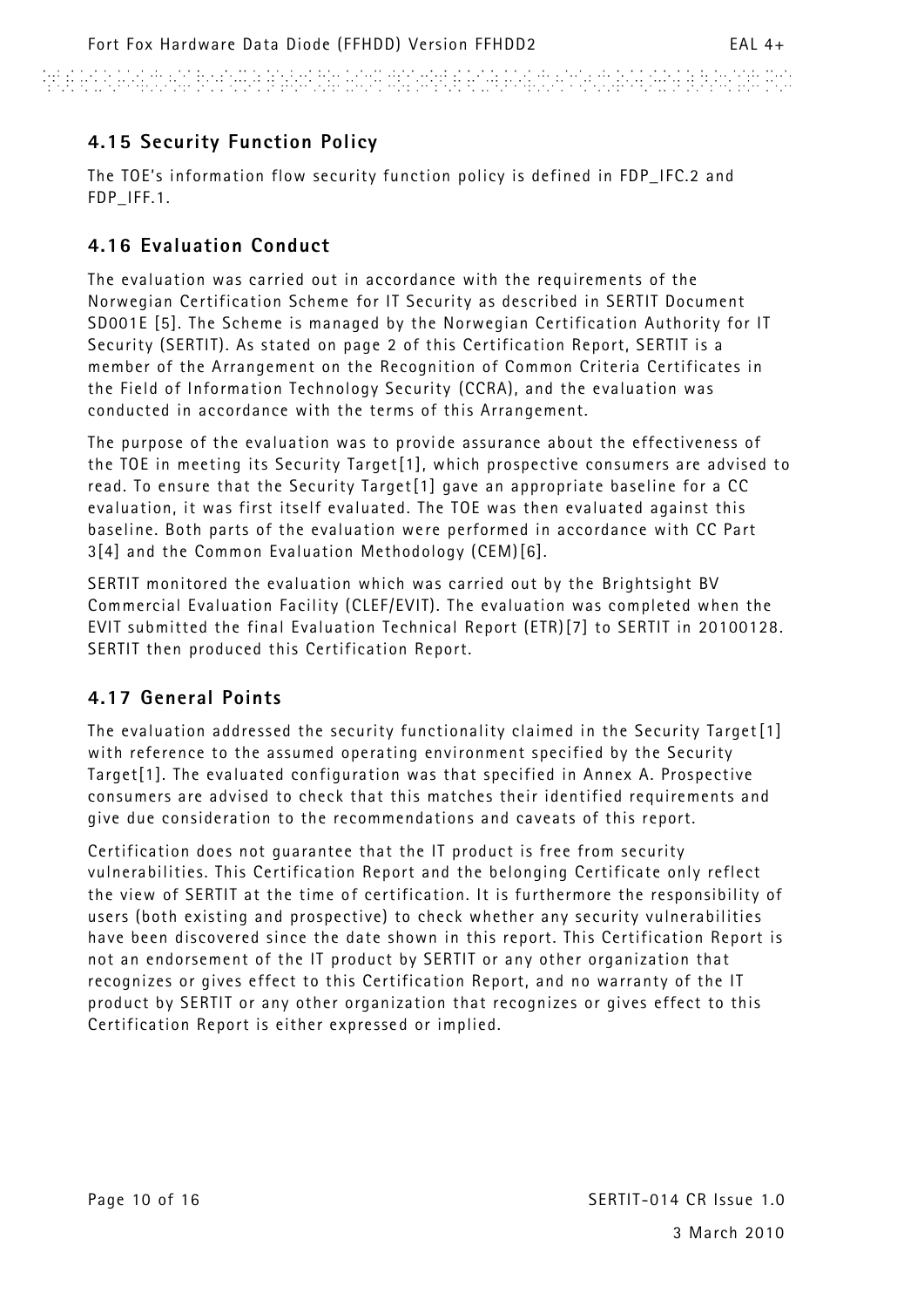## **5 Evaluation Findings**

The evaluators examined the following assurance classes and components taken from CC Part 3 [\[4\].](#page-6-1) These classes comprise the EAL 4 assurance package augmented with AVA\_VAN.5 and ALC\_DVS.2.

| Assurance class          | Assurance components |                                                             |  |
|--------------------------|----------------------|-------------------------------------------------------------|--|
| Development              | ADV_ARC.1            | Security architecture description                           |  |
|                          | ADV_FSP.4            | Complete functional specification                           |  |
|                          | ADV_IMP.1            | Implementation representation of the<br><b>TSF</b>          |  |
|                          | ADV_TDS.3            | Basic modular design                                        |  |
| Guidance documents       | AGD_OPE.1            | Operational user guidance                                   |  |
|                          | AGD_PRE.1            | Preparative procedures                                      |  |
| Life-cycle support       | ALC_CMC.4            | Production support, acceptance<br>procedures and automation |  |
|                          | ALC_CMS.4            | Problem tracking CM coverage                                |  |
|                          | ALC_DEL.1            | Delivery procedures                                         |  |
|                          | ALC_DVS.2            | Sufficiency of security measures                            |  |
|                          | ALC_LCD.1            | Developer defined life-cycle model                          |  |
|                          | ALC_TAT.1            | Well-defined development tools                              |  |
| Security Target          | ASE_CCL.1            | Conformance claims                                          |  |
| evaluation               | ASE_ECD.1            | Extended components definition                              |  |
|                          | ASE_INT.1            | ST introduction                                             |  |
|                          | ASE_OBJ.2            | Security objectives                                         |  |
|                          | ASE_REQ.2            | Derived security requirements                               |  |
|                          | ASE_SPD.1            | Security problem definition                                 |  |
|                          | ASE_TSS.1            | TOE summary specification                                   |  |
| Tests                    | ATE_COV.2            | Analysis of coverage                                        |  |
|                          | ATE_DPT.1            | Testing: basic design                                       |  |
|                          | ATE_FUN.1            | Functional testing                                          |  |
|                          | ATE_IND.2            | Independent testing - sample                                |  |
| Vulnerability assessment | AVA_VAN.5            | Advanced methodical vulnerability<br>analysis               |  |

*All assurance classes were found to be satisfactory and were awarded an overall "pass" verdict.*

SERTIT-014 CR Issue 1.0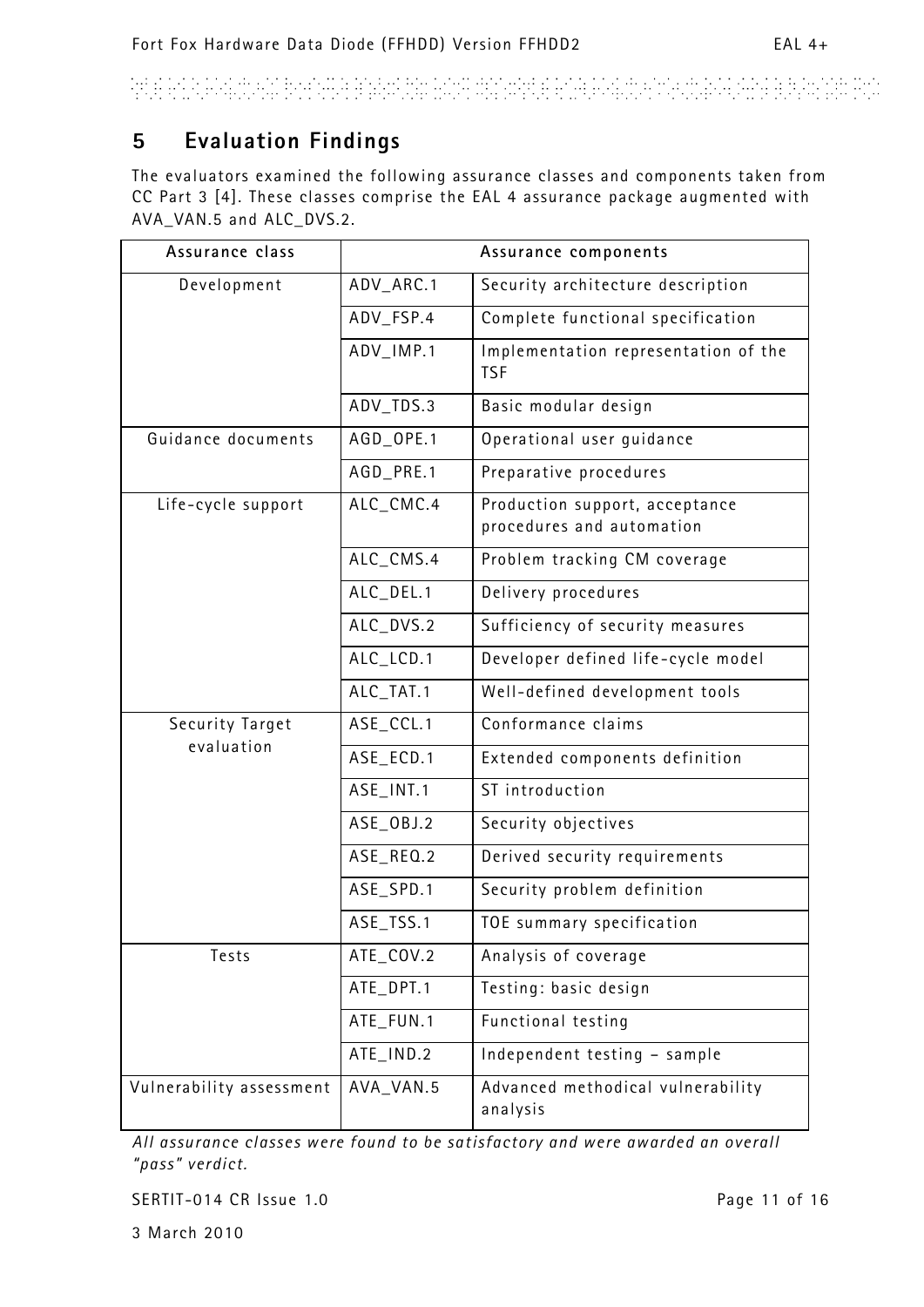Antara a tanàna dia mandritra da taona ao amin'ny faritr'i Nord-America ao amin'ny faritr'i Antara amin'ny far

#### **5.1 Introduction**

The evaluation addressed the requirements specified in the Security Target [\[1\].](#page-6-0) The results of this work were reported in the ET[R\[7\]](#page-6-6) under the CC Part [3\[4\]](#page-6-1) headings. The following sections note considerations that are of particular relevance to either consumers or those involved with subsequent assurance maintenance and re evaluation of the TOE.

#### **5.2 Delivery**

Delivery procedures for the TOE are described in the developer's delivery procedur[e\[8\].](#page-6-7)

On receipt of the TOE, the consumer is recommended to check that the evaluated version has been supplied, and to check that the security of the TOE has not been compromised in delivery.

#### **5.3 Installation and Guidance Documentation**

Installation procedures are described in detail in Fox-IT BV, FFHDD, Delivery Procedure, Preparative Procedure and Operational User Guidance [\[8\].](#page-6-7)

#### **5.4 Misuse**

There is always a risk of intentional and unintentional misconfigurations that could possibly compromise confidential information. Administrators should follow the guidance [\[8\]](#page-6-7) for the TOE in order to ensure that the TOE operates in a secure manner.

The guidance documents adequately the mode of operation of the TOE, all assumptions about the intended environment and all requirements for external security. Sufficient guidance is provided for the consumer to effectively administer and use the TOE's security functions.

#### **5.5 Vulnerability Analysis**

The evaluators' assessments of potential exploitable vulnerabilities in the TOE have been addressed, and the TOE in its intended environment should be resistant to attackers with a high attack potential.

The TSF is resistant against known attacks at the given time of evaluation, but this could change in the future as attack techniques become more sophisticated.

#### **5.6 Developer's Tests**

The testing results from the developer show that the TOE exhibits the expected behaviour at TSFI and SFR enforcing module level. The developers test specification are directly linked to its corresponding functional specification, and passing one test shows that that specific functional specification works according to the documentation.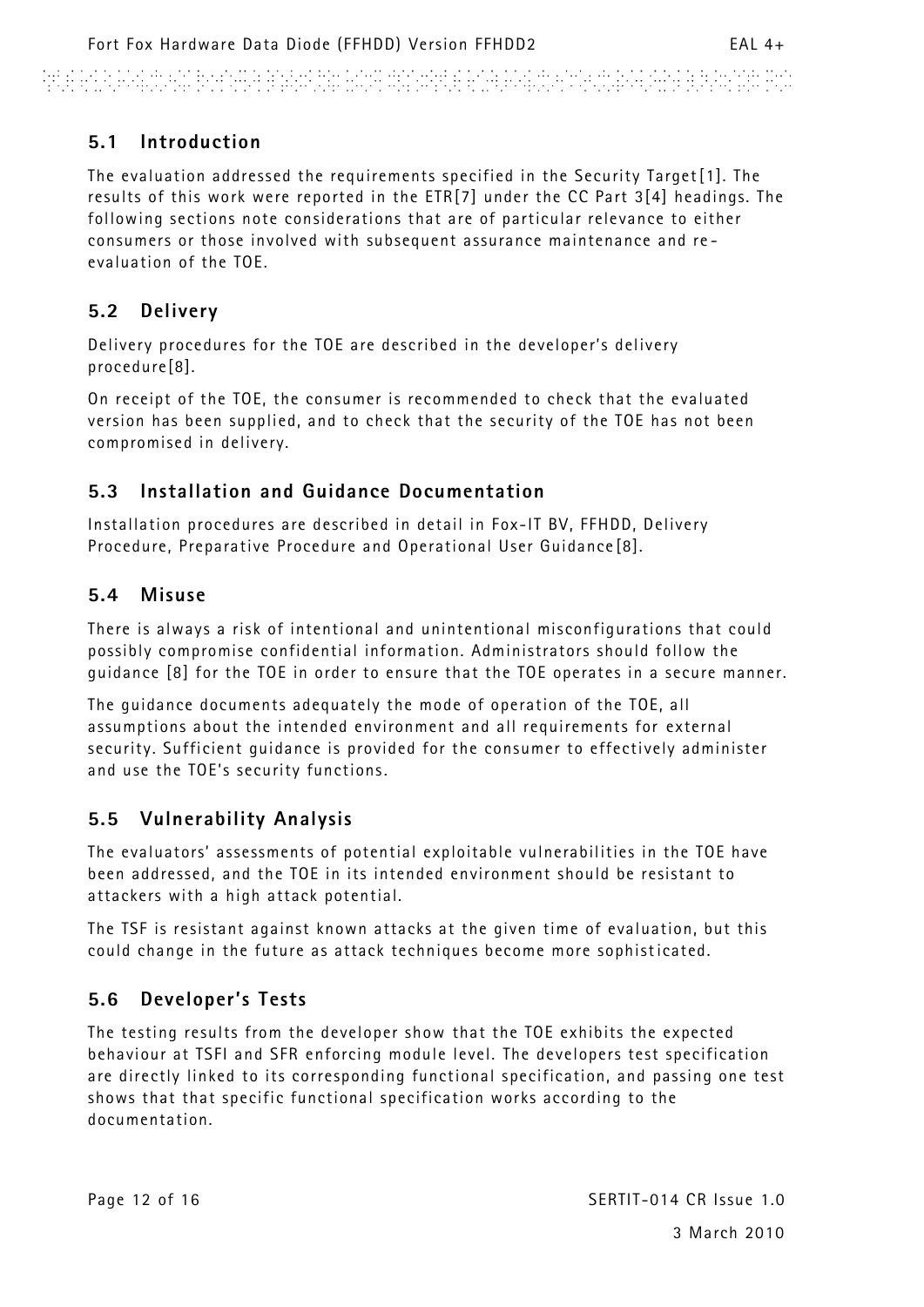#### Andele a construction de la construction de la construction de la construction de la construction de la constr<br>Construction de la construction de la construction de la construction de la construction de la construction de ina na mara<br>Tinang mana

The depth and coverage analysis shows that the developers' tests cover all TSF, and that the TOE has been extensively tested against its functional specification. The developer's testing results lead either to a test is passed, or the test is failed and an error report is created for that error.

The results show that the developer testing requirements is extensive and that the TSF satisfies the TOE security functional requirements.

#### **5.7 Evaluators' Tests**

The independent testing performed by the evaluators focused on the only SFR enforcing module, and the retesting tested all of all of the interfaces of the TOE as the TOE is a simple TOE with only four TSFIs.

#### **6 Evaluation Outcome**

#### **6.1 Certification Result**

After due consideration of the ET[R\[7\],](#page-6-6) produced by the Evaluators, and the conduct of the evaluation, as witnessed by the Certifier, SERTIT has determined that Fort Fox Hardware Data Diode (FFHDD) version FFHDD2 meets the specified Common Criteria Part 3 augmented requirements of Evaluation Assurance Level EAL 4+ [AVA\_VAN.5 and ALC\_DVS.2] for the specified Common Criteria Part 2 conformant functionality, in the specified environment.

#### **6.2 Recommendations**

Prospective consumers of Fort Fox Hardware Data Diode (FFHDD) version FFHDD2 should understand the specific scope of the certification by reading this report in conjunction with the Security Targe[t\[1\].](#page-6-0) The TOE should be used in accordance with the environmental considerations as specified in the Security Target.

Only the evaluated TOE configuration should be installed. This is specified in Annex A.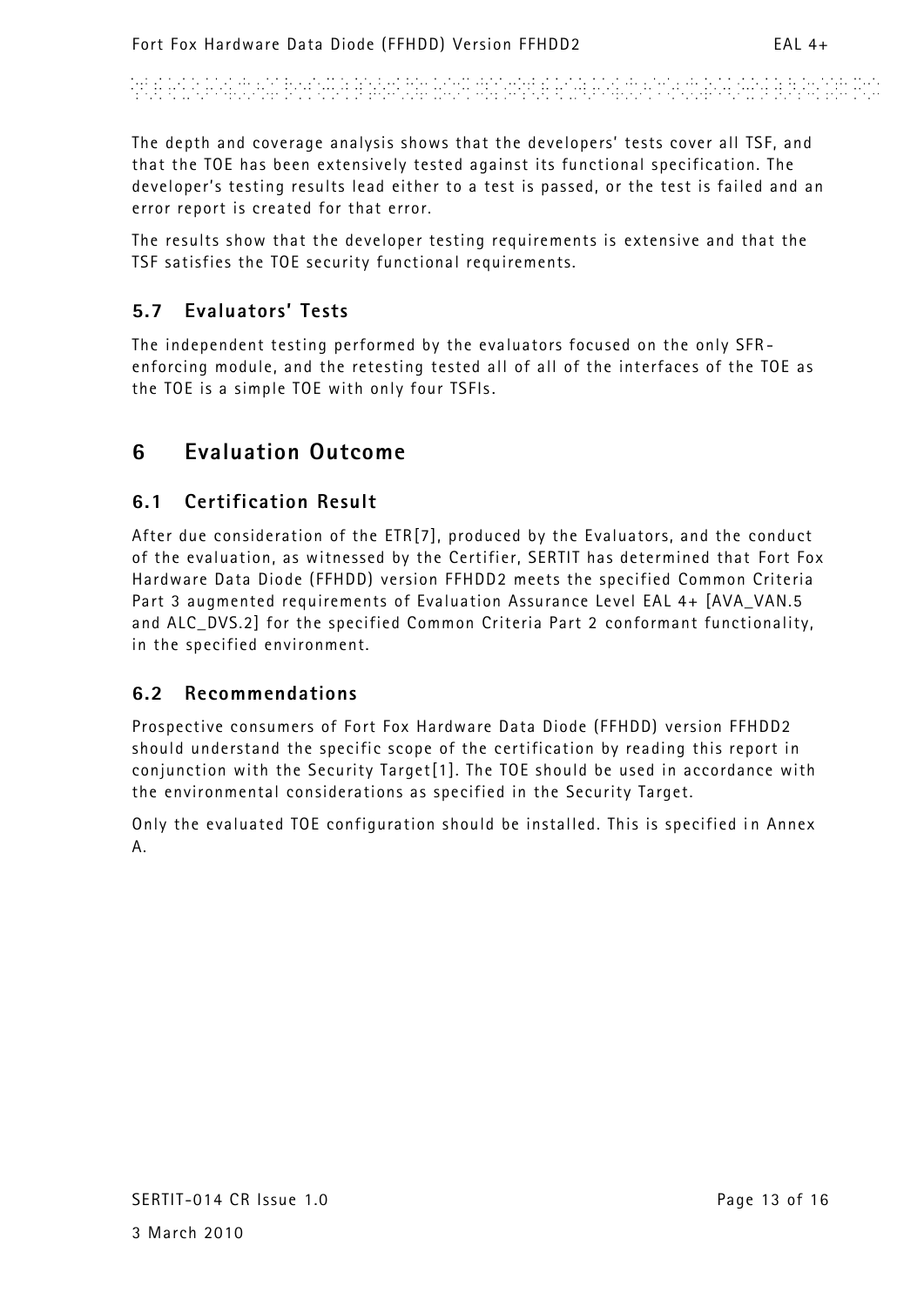#### Fort Fox Hardware Data Diode (FFHDD) Version FFHDD2 EAL 4+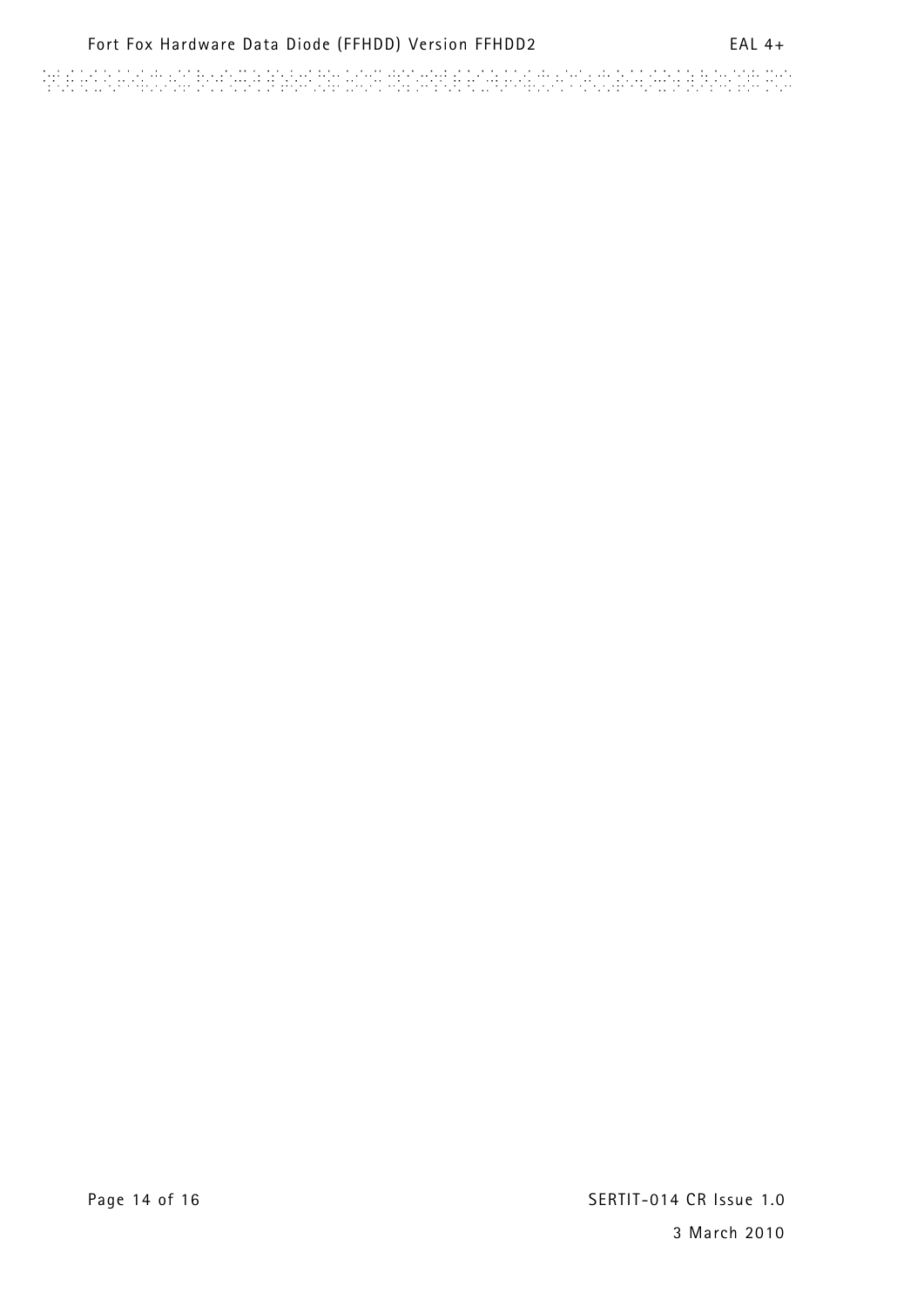#### al birin ing mang <u>Situation all</u> <u> Aleksandr</u>

## **Annex A: Evaluated Configuration**

#### **TOE Identification**

The Target of Evaluation (TOE) consists of a single 19" rack component. The TOE contains physical hardware and does not contain any logic, firmware or software. The TOE allows information to flow through the device in a single direction from the Bidirectional Input (Low Security Level Transceiver) to the Unidirectional Output (High Security Level Transceiver). This is the only function performed by the TOE.

The intention of the TOE is to let information be transferred optically from a low security classified network (Low Security Level) to a higher security classified network (High Security Level), without compromising the co nfidentiality of the information on the High Security Level.



To ensure signals can only pass in one direction, but not vice versa, the TOE deploys a light source and corresponding photocell. The data transfer is implemented in hardware, of the physical Open System Interconnection (OSI) reference model, to guarantee complete unidirectionality. Fibre-optic cables are used to minimize the electromagnetic radiation when the TOE input is connected to the Low Security Level Server and the TOE output is connected to the High Security Level Server.

The TOE has two operational interfaces to establish one -way communication, the Bidirectional Input and Unidirectional Output port. At the Low Security Level Transceiver light is carried into the Bidirectional Input port and converted, with the aid of a photocell, into an electrical signal. The electrical signal spreads through the TOE to the High Security Level Transceiver. The High Security Level Transceiver receives the electrical signal and converts this, using a light source, into light. Finally, the light is offered, through the Unidirectional Output port, to the High Security Level Network.

#### **TOE Documentation**

The supporting guidance documents evaluated were:

- [a] Security Target, Fox-IT BV, Fort Fox Hardware Data Diode security target, version 1.07 public, January 29, 2009 [\[1\]](#page-6-0)
- [b] Fox-IT BV, FFHDD, Delivery Procedure, Preparative Procedure and Operational User Guidance [\[8\]](#page-6-7)